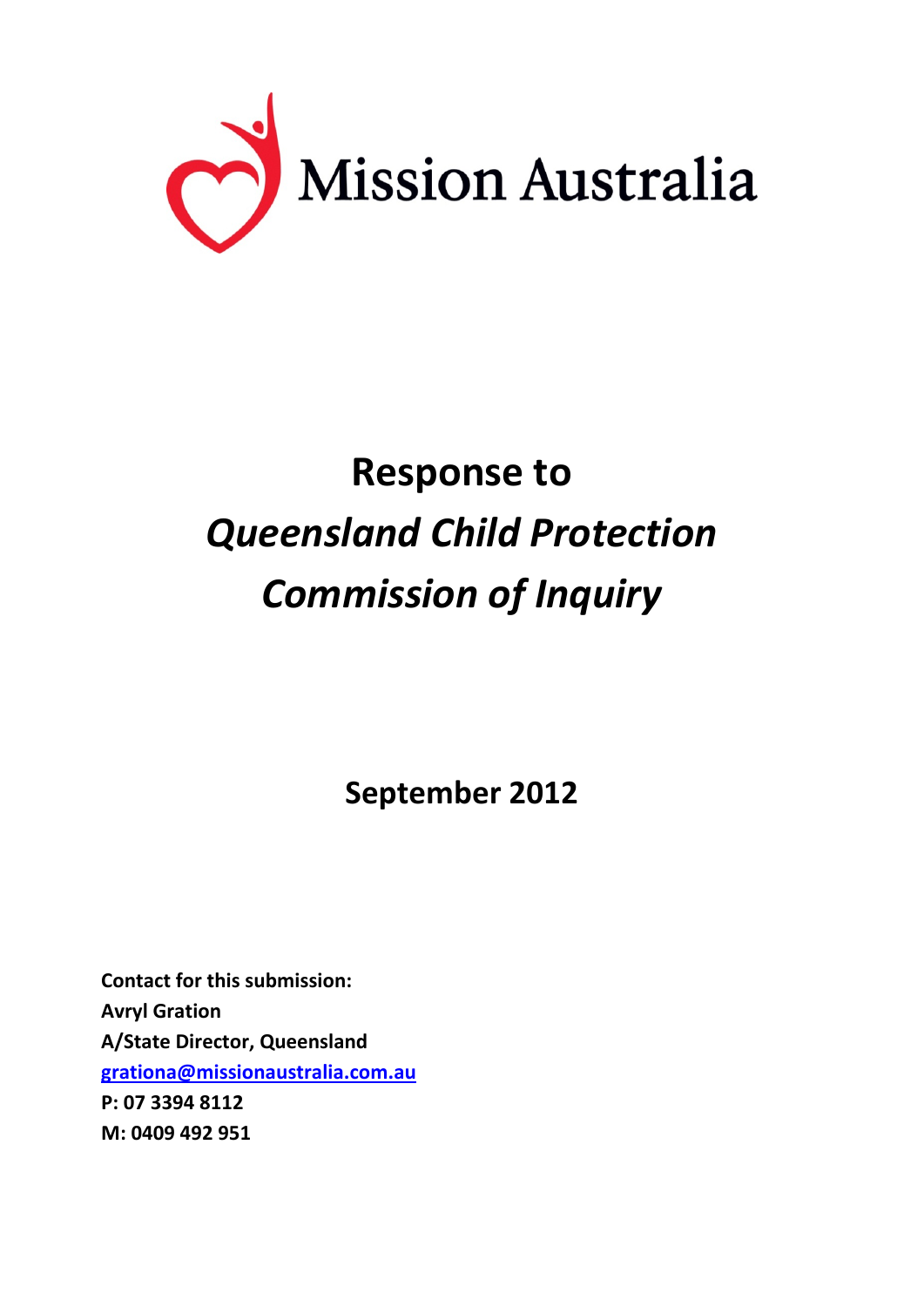### **Mission Australia**

Mission Australia is a large national, not for profit organisation that has been transforming the lives of Australians in need for more than 150 years. We are motivated by a vision for a fairer Australia and believe all Australian children should experience a safe, healthy and happy childhood. The holistic nature of our work is reflected in our *Outcomes Hierarchy for Pathways to Strong Families and Healthy, Happy Children[i](#page-15-0)* .

In 2010‐11 Mission Australia Community Services (including MA Early Learning Services) delivered 349 services, assisted 133,807 individuals and 8,568 families and provided a total some 103,728 instances of service nationally. Of these, 136 family and children's services, and early learning services assisted 78,908 individuals and 5,331 families in 18,675 instances of service. We also worked with families in disadvantaged communities to build their skills and resilience. In addition, our 94 youth specific services also helped 24,779 individuals and provided 18,214 occasions of support to young people. A significant number of young people were assisted by our homeless, employment and training services<sup>"</sup>.

As an organisation we have developed a high level of understanding and experience in prevention and early intervention strategies to support vulnerable and at-risk families through our provision of the *Family Support Gateway* and *Integrated Family Support Services (IFSS) –* see later in this submission for more detail. Our service model reflects a general approach of addressing the immediate impacts of child abuse, neglect and family violence, its underlying issues and causes and treatment of the longer‐ term impacts of such experiences. When working with families, we use a strengths‐based approach which recognises the resilience of individuals and focuses on their potential, strengths, interests, abilities, knowledge and capacity $^{\text{iii}}$  $^{\text{iii}}$  $^{\text{iii}}$ .

## **Mission Australia in Queensland**

Mission Australia has been providing Queenslanders with a hand up, a way forward and hope for the future since 1859. In 2011, our Community Services delivered 32 services in Queensland, supporting 34,878 individuals and 2,525 families. In that period some 557 employees worked in Queensland, of these over three per cent of our permanent employees identified as being Aboriginal or Torres Strait Islander (ATSI). Of these, our frontline employees delivered 20,000 separate instances of service and continued to target areas of high disadvantage, provide early intervention programs and form partnerships to find long‐term solutions to community issues.

#### **Our submission**

The services and programs offered by Mission Australia are frequently confronted with the long-term impacts of child abuse and neglect. Homelessness, family conflict, drug and alcohol misuse, mental health issues, poor educational attainment, contact with juvenile justice and employment issues often characterise this experience. In addition, many of the vulnerable and disadvantaged children and families we support experience multiple risk factors that, if left unaddressed, may result in contact with child protection services.

Prevention of family violence has become a central focus of community and government efforts to address violence in relationships and families<sup>[iv](#page-15-3)</sup>. This approach is also reflected in many of the services offered by Mission Australia (including those described within this submission) and they provide a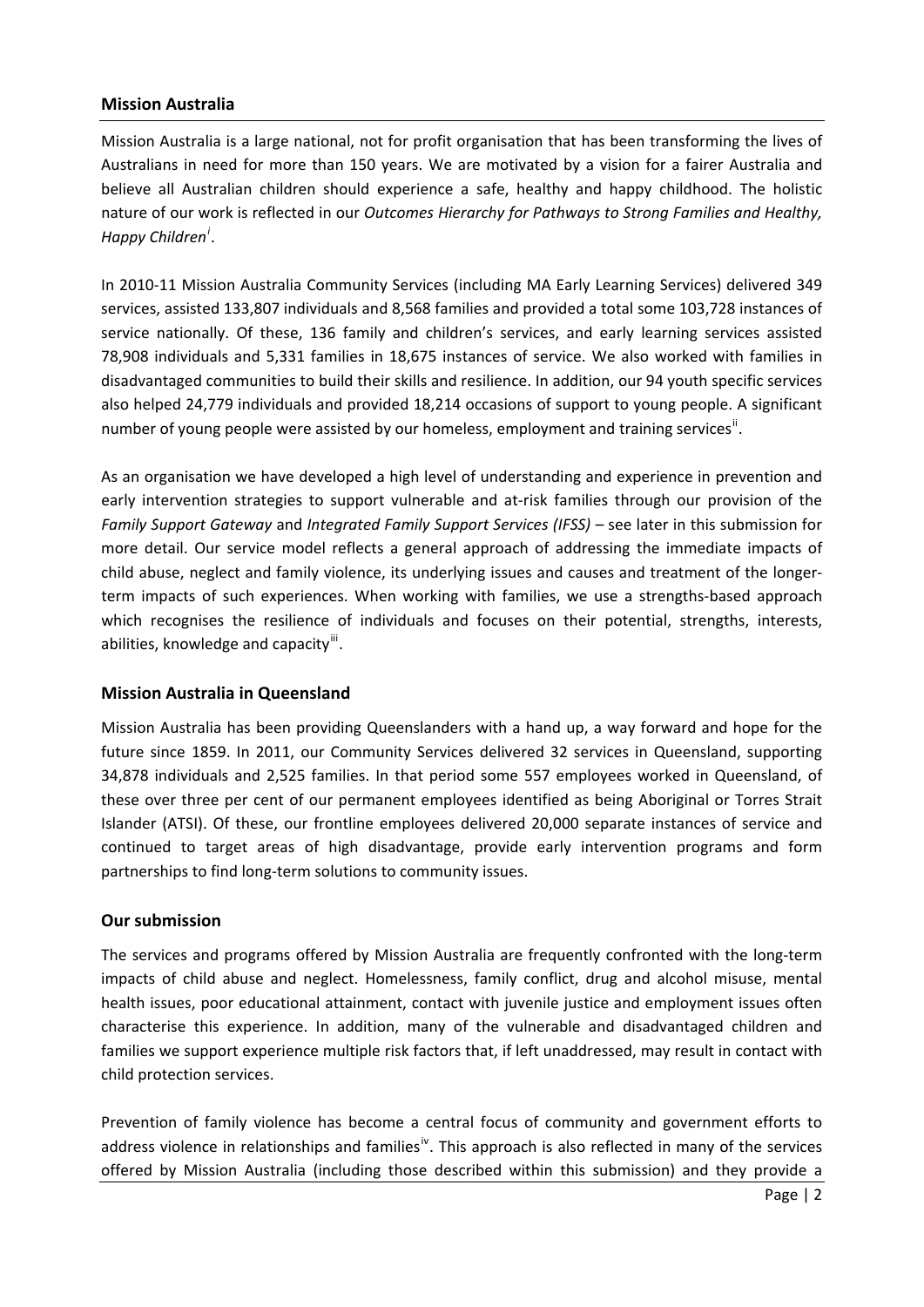foundation for the prevention of family violence and effective early intervention where violence or family conflict has occurred. A common focus of these programs is to build capacity and resilience and to promote protective factors while aiming to address the underlying social and economic determinants of risk.

Mission Australia's submission to the *Queensland Child Protection Commission of Inquiry* is therefore informed by our experience in supporting vulnerable and at-risk children and families, our direct involvement in the provision of early learning services and our research activity. Our submission is therefore limited to our direct experience rather than an attempt to respond specifically to each of the Commission of Inquiry Terms of Reference.

### **Our response**

Key challenges for child protection policy and practice now and into the future include the growing need for child and family services; enhancing prevention and early intervention services; improving practice quality; and the de[v](#page-15-4)elopment and retention of a skilled workforce<sup>v</sup>. It is acknowledged that a key challenge of our current approach to child protection is the tendency to have a 'risk management' response that is characterised by a focus on symptoms rather than causes which is short-term and adversarial instead of being long‐term and empowering. There is also a focus on providing crisis intervention rather than prevention.

As an organisation we think this focus needs redressing, not least of all because we place a strong emphasis on prevention and early intervention. We know that there is significant benefit in "encouraging people to access support and help prior to problems occurring, in a preventative effort to increase strengths and offset future difficulties"<sup>[vi](#page-15-5)</sup>. Further there is strong evidence demonstrating that the early provision of appropriate services is effective in preventing long term disadvantage. Investment in prevention and early intervention also reduces the overall burden on the health, education, community service and justice sectors in the long-term<sup>[vii](#page-15-6)</sup>.

## **Prevention and Early Intervention**

The growing focus on prevention and early intervention is reflected in the *National Framework for Protecting Australia's Children 2009 – 2020* (the National Framework). The National Framework has a clear intent to promote child protection as everyone's responsibility, to develop a shared agenda for change and provide national leadership towards a common goal<sup>[viii](#page-15-7)</sup>. The National Framework also highlights the need to shift perceptions about the protection of children from being *a* response to abuse and neglect to one that promotes the safety and wellbeing of all children.

Principles underpinning the National Framework have a clear rights‐based approach and continue to reflect Australia's obligations as a signatory to the United Nations Convention on the Rights of the Child. Most significantly, the National Framework is based on the adoption of a public health model that focuses greater attention on prevention and early intervention. This places a priority on the provision of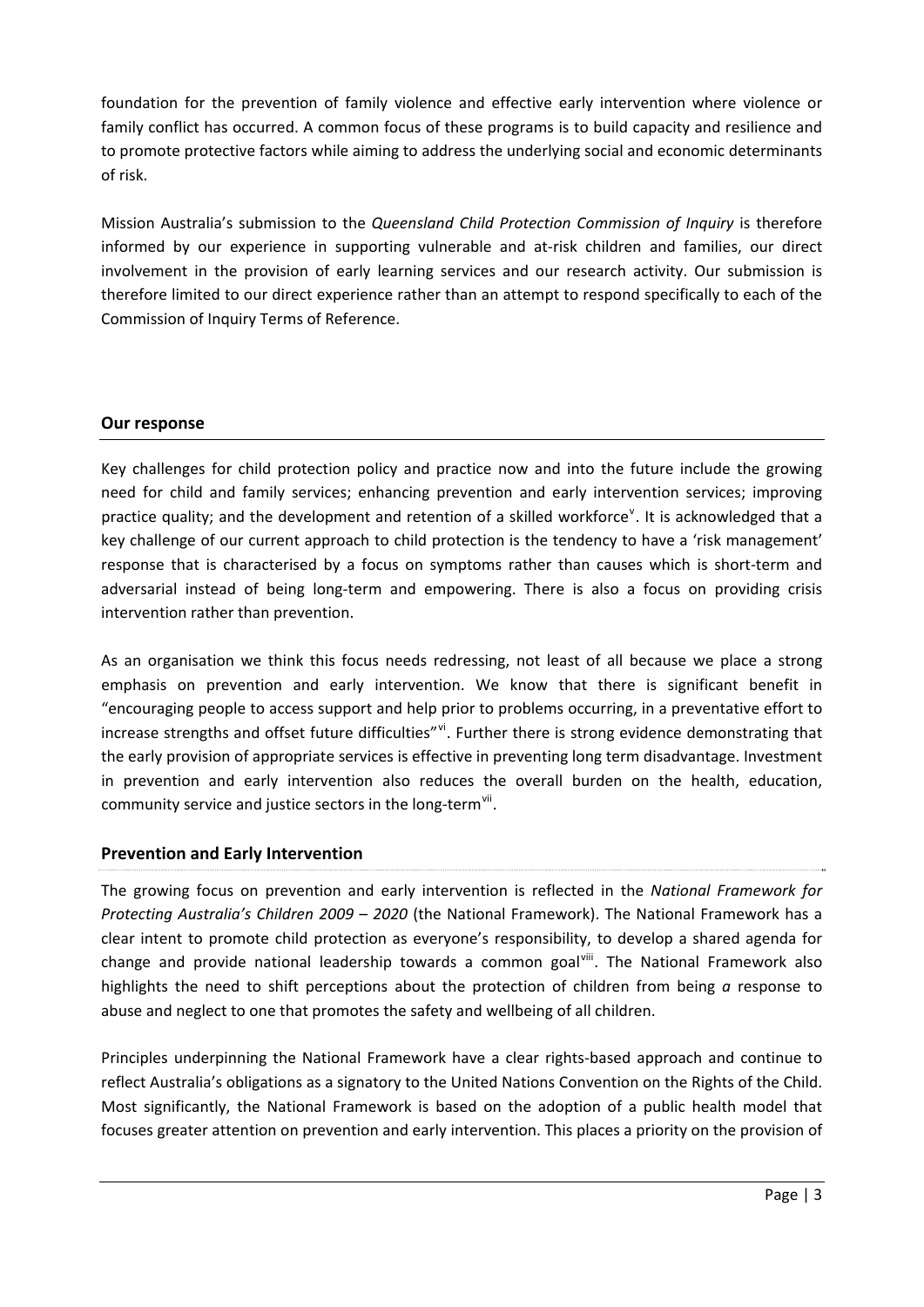universal supports for all children and families, with secondary prevention strategies to meet the additional needs of some families and tertiary child protection services where required.

While it is broadly acknowledged that investing in prevention and early intervention provides improved cost‐effectiveness, the weighting of investment in the Australian context remains at the tertiary intervention level, particularly in the provision of out-of-home care - typically the most expensive component. In 2010‐11, approximately \$2.8 billion was spent nationally on tertiary child protection, with out-of-home care services accounting for the majority of this expenditure at \$1.8 billion<sup>[ix](#page-15-8)</sup>. The long-term costs to the community of child abuse and neglect are also significant with an estimated total burden of disease at \$7.7 billion $^x$  $^x$ .

In order to improve the prevention and early intervention response in such a way as to reduce demand on tertiary services over time, improve responses to the risk or occurrence of abuse and neglect and enable longer term savings that would result from such a reduction in demand, we propose a number of programs for your consideration that offer a continuum of prevention and early intervention activity.

### *Prevention of child abuse and neglect*

Clearly the best outcome is one where children are able to grow up free from abuse or neglect during childhood. Sadly we are a long way from that reality given the incidence of reports to child protection services but there are a number of programs offered by Mission Australia in Queensland and/or nationally that aim to prevent abuse and neglect by engaging large numbers of families and children.

The most universal approach we have available at the moment in terms of prevention rests within the sphere of health and education. Health services are well placed to identify both prior to and at the commencement of a child's life if there are any characteristics of the child, parent, family or environment that may place the child at risk. Home visiting by midwives, health nurses and lay home visitors (in some instances until the child reaches age 5) have been used internationally as a way to provide non-stigmatising support to families where risk factors may exist and/or parenting skills are  $minimal^{xi}$  $minimal^{xi}$  $minimal^{xi}$ .

It is therefore necessary to ensure that health, early and school education staff and those working with them are fully cognisant of the issues relating to child protection beyond their reporting requirements. Further there is a need for staff at such locations to embrace the philosophy enshrined within the National Framework that protecting children is everyone's business.

#### **Proportionate universality**

In order to achieve a sustained and long-term shift towards effective prevention and early intervention there needs to be an additional and greater investment in this area while also continuing to provide the resources necessary to respond to those who have been affected by child abuse and neglect. Implementing the concept of *proportionate universality* within funding models and service systems has the capacity to correct this imbalance to effectively prevent child abuse and neglect while also continuing to provide much‐needed tertiary interventions and long‐term supports.

The concept of proportionate universality is one in which "programs, services and policies are universal, but with a scale and intensity that is proportionate to the level of disadvantage" $x$ <sup>ii</sup>. Proportionate universality recognises the value in both universal and targeted services, but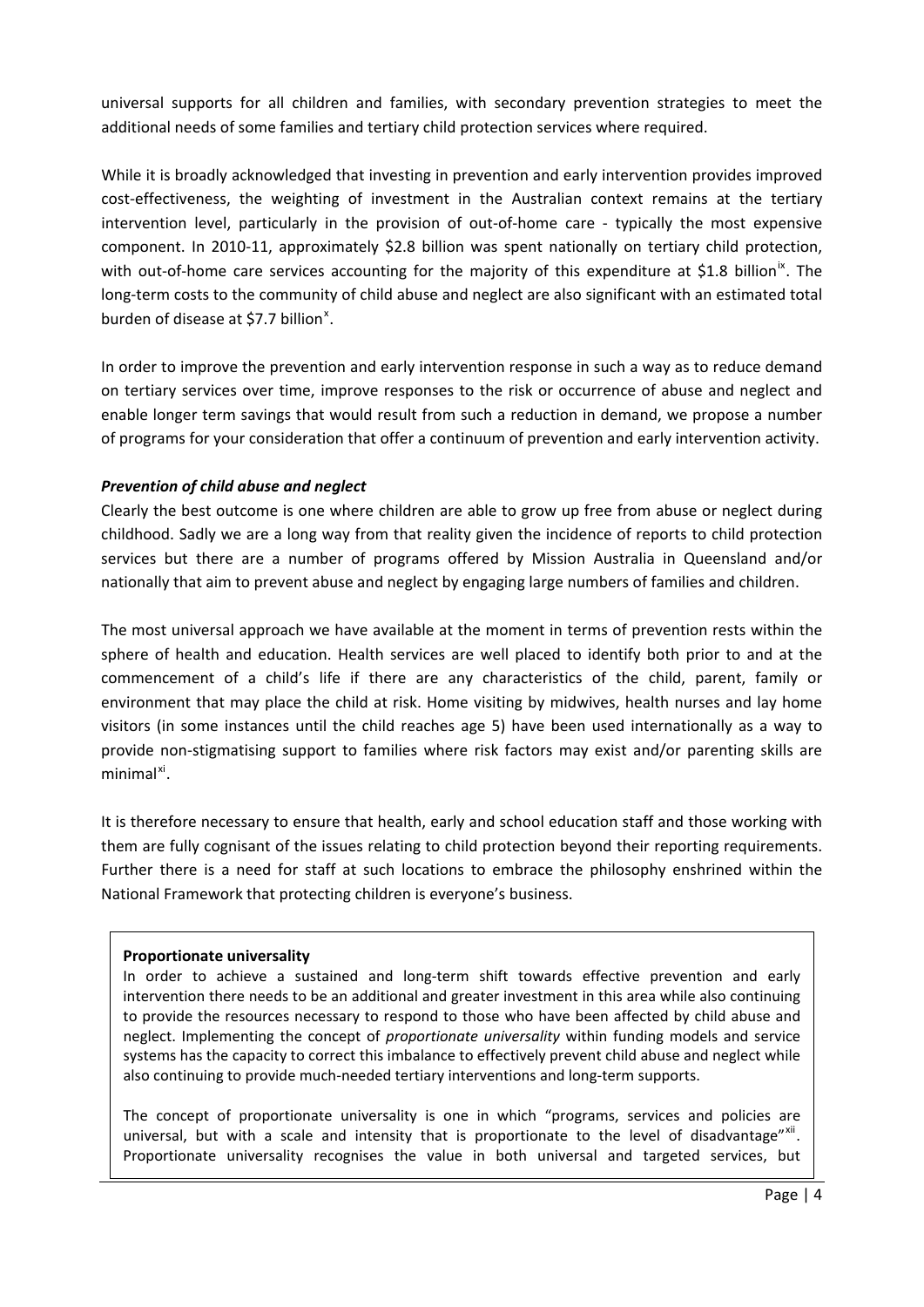acknowledges that generally, there is not enough of either for children in the early years. Recognising that vulnerability exists at all levels of socioeconomic status, proportionate universality requires strategies that reach all children and also focus on addressing the barriers to access that affect families with the highest need.

Proportionate universality also recognises that the key to reducing vulnerability and disadvantage in the early years is the provision of a universal platform of supports and services available to all children, together with additional targeted services and intensive supports for those most in need.

Mission Australia therefore believes that in order to genuinely address social disadvantage, the concept of proportionate universality needs to be embedded across the system of services that support children and families, including a focus on high‐quality early childhood education and care.

### **Recommendation**:

Mission Australia recommends the concept of proportionate universality be considered as a way to increase commitment to prevention and early intervention responses to reduce the incidence of childhood abuse and neglect.

## *MA Early Learning Services (MAELS)*

*MAELS was established in May of 2009 and there are currently three centres in Queensland. Through the provision of inclusive and accessible early learning services Mission Australia aims to provide high quality care and learning experiences that are child‐centric, family focused and community connected.* 

*Connections with families, the local community and local services are central to ensuring the greatest opportunities and positive outcomes. Through the provision of inclusive and accessible early learning services* Mission Australia aims to provide high quality care and learning experiences that are child-centric, family *focused and community connected. Connections with families, the local community and local services are central to ensuring the greatest opportunities and positive outcomes. The services also provide a place where parents can learn about supporting their child's development and also share ideas and form friendships within the community.*

## **Early Childhood Education and Care**

High-quality early childhood education and care (ECEC) is a critical prevention and early intervention strategy and is one of the most powerful and cost-effective ways of addressing long-term disadvantage. High‐quality ECEC services have the capacity for the early identification of children and families at risk and can provide referral and linkages with additional services and supports. Additionally, high‐quality ECEC plays a significant role in providing a stable and therapeutic environment for children who have experienced, or are at risk of, child abuse and neglect, providing them with the best start in life and also providing vulnerable parents with some respite.

The National Framework recognises the important role that quality ECEC can play in providing prevention and early intervention services for vulnerable and at-risk families and that building the capacity of ECEC services to respond to children at risk is critical. As a result of trauma, abuse or neglect children in, or at risk of entering, the child protection system may require more intensive and integrated supports to allow them to access and benefit from quality ECEC services<sup>[xiii](#page-15-12)</sup>.

The benefits afforded to all children through high-quality ECEC are even greater for vulnerable and disadvantaged children given that ECEC has the capacity to narrow social inequality and improve a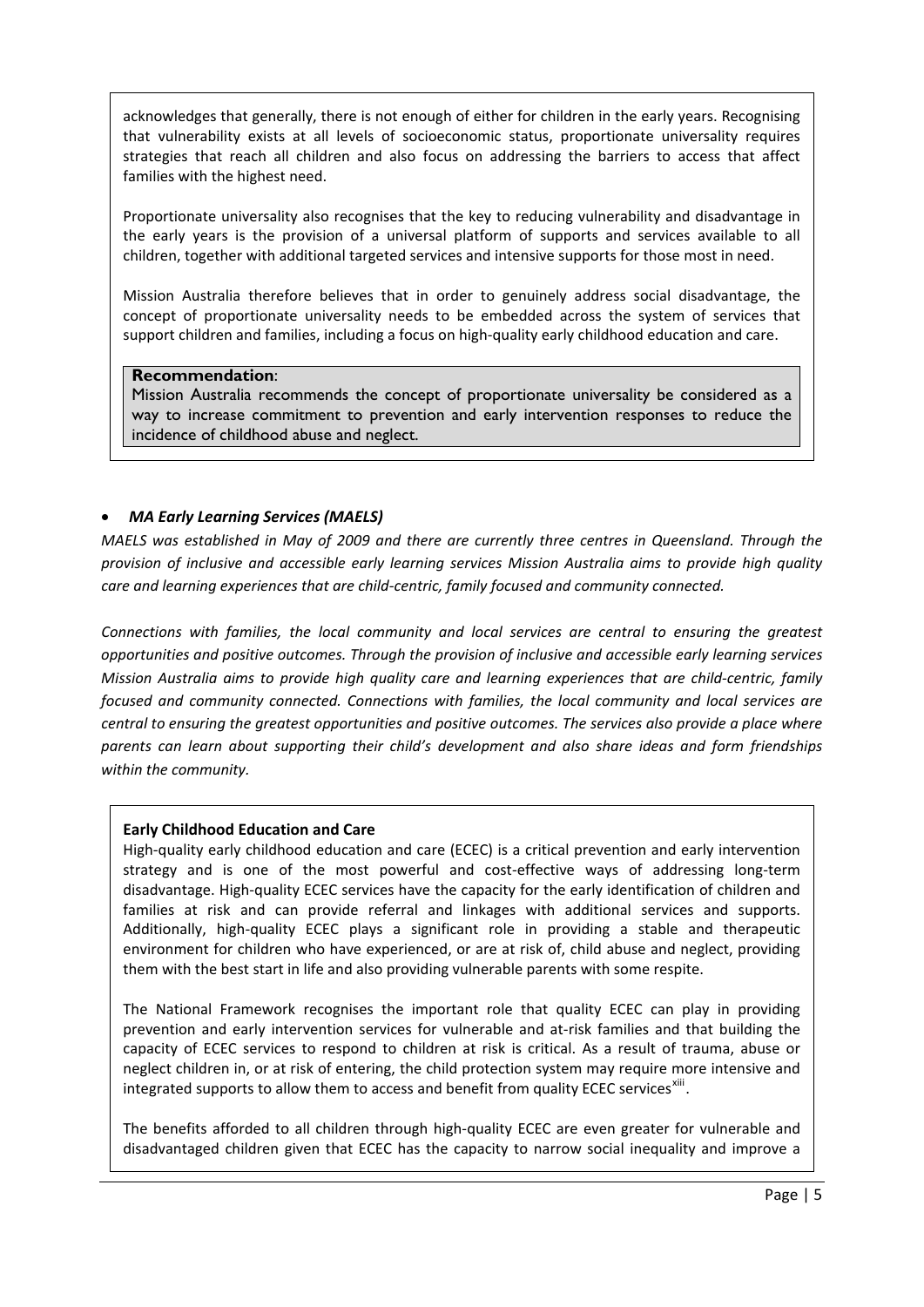range of outcomes for children including health, education and economic outcomes over the course of their lifetime. For children from disadvantaged backgrounds, longitudinal studies have shown the benefits of early childhood programs include higher levels of school performance and educational attainment, reduced levels of welfare dependency and greater levels of income and employment.

The best possible outcomes for children are achieved when quality education is provided alongside services that support positive family and community experiences. High quality early childhood learning includes: low staff to child ratios and group sizes consistent with relationships; university qualified early childhood teaching staff who are responsive and reflective and understand subject knowledge; teacher and child planned and initiated activities; and teaching that promotes learning orientations; and genuine, sensitive and effective centre‐home links.

Mission Australia therefore supports the National Quality Framework for Early Childhood Education and Care which sets compulsory, national standards to ensure high quality and consistent early childhood education. Mission Australia also supports the investment and commitment to ensuring that children are offered 15 hours per week of pre‐school education in the year before school commencement. Disadvantaged and vulnerable children should, in our view, be afforded the opportunity to commence earlier given the length of time (in months) spent participating in high‐ quality ECEC is related to improved outcomes in intellectual development, independence, concentration and sociability at the time of school entry. Given children experiencing vulnerability and disadvantage, including child abuse and neglect, in these early years often commence their schooling with adverse social and cognitive profiles and, rarely catch up to their more advantaged counterparts in the absence of high-quality ECEC, we consider it vital that these children receive the best possible advantage.

### **Recommendation**:

Mission Australia recommends that affordable high-quality ECEC for disadvantaged and vulnerable children should be provided for up to three years before school commencement in order to address long-term disadvantage and to achieve greater equity in outcomes for children.

While some prevention programs are truly universal in nature, there are those that are more focused on specific populations experiencing disadvantage and/or where risk factors for abusive or neglectful relationships may start to arise. A range of more targeted but still broad reaching services are provided below:

## *Communities for Children*

*Communities for Children (CfC) is a FaHCSIA initiative that takes a collaborative approach to supporting parents and children in disadvantaged communities. Working with local organisations, CfC aims to start* children on a path that will lead them away from school difficulties, welfare dependency and poor health.

The goal of CfC is to provide opportunities for children to reach their full potential by supporting children's *development and enhancing families and communities' capacity to respond to children aged 0‐12 years and* their family's needs. A fundamental outcome for CfC is to also build capacity in organisations working in the 0-12 age group. As a Facilitating Partner, Mission Australia funds organisations to develop and facilitate a *whole of community approach that builds on community strengths and the existing infrastructure of organisations, networks and resources, making use of strong evidence of what works in early intervention.*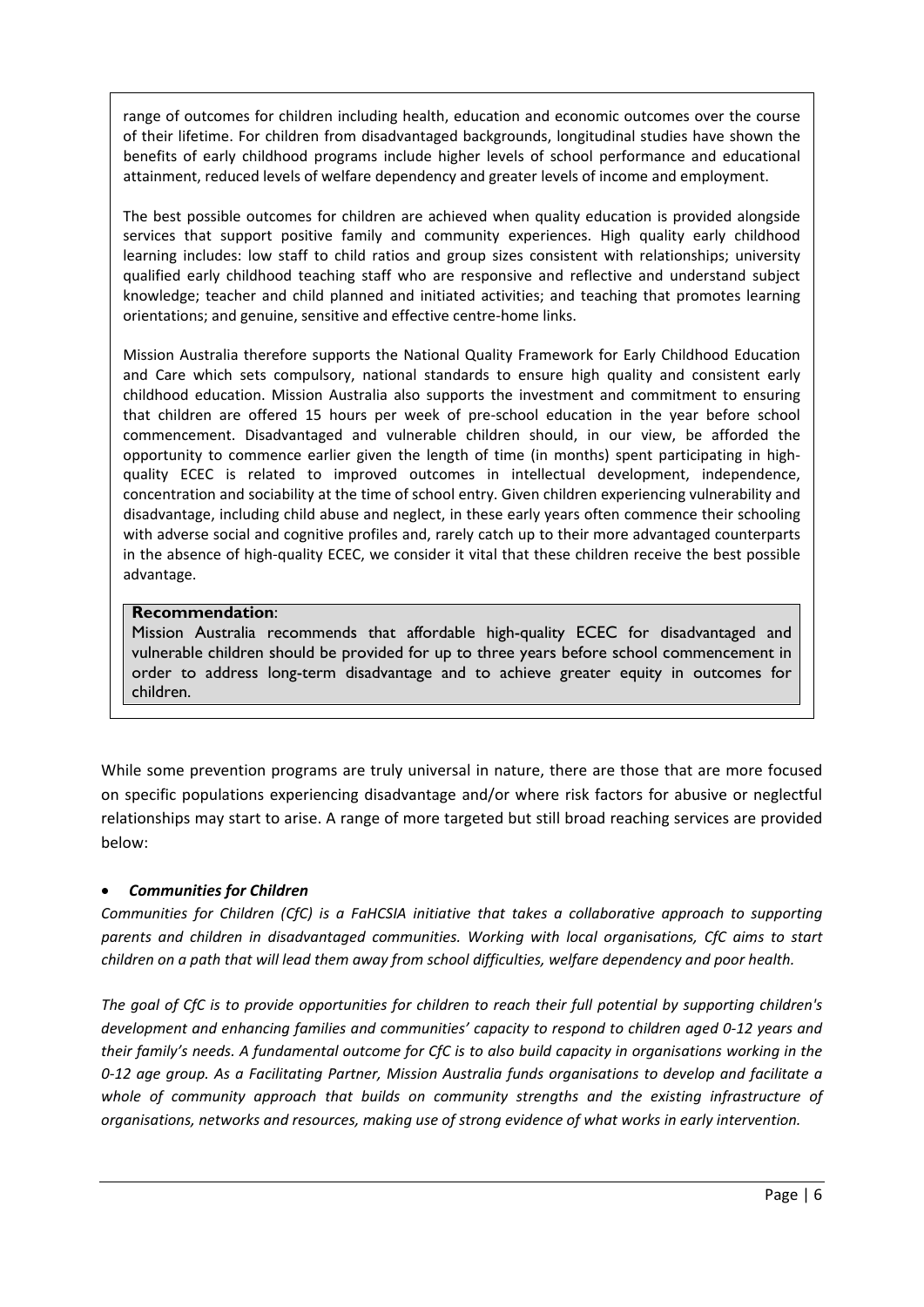In Queensland, Mission Australia is a Facilitating Partner of the CfC initiative from Inala to Goodna, including *Ipswich, and also in Cairns southern corridor (from Woree to Gordonvale) and the Aboriginal Shire of* Yarrabah. In 2010-11, CfC supported 25,588 Queensland families to ensure children have the best start in life *by focusing on targeted early intervention approaches that bring about positive family function.*

*Mission Australia is also a Community Partner delivering Corridor Links. This service is designed to identify current barriers that are preventing seamless service delivery and duplication to the target group such as inadequate service mapping; integration of new services into the system; overlapping of funding opportunities being considered in isolation; and health checks of current services working within the site.* 

## *Pathways to Prevention*

*The Pathways to Prevention project was developed out of a partnership between Mission Australia, Griffith University and Education Queensland. It included a suite of programs aimed at improving the transition of young children from disadvantaged communities into school. The model included both universal interventions such as school‐based programs and targeted interventions such as intensive family support and a range of complementary programs. It promoted positive parenting, healthy family relationships and enhanced children's experience of school. The project adopted a holistic family approach that aimed to break* cycles of disadvantage and prevent or alleviate problems related to poor mental health and well-being in *children, young people and their parents.* 

*The project's success was attributable to the adopted holistic family approach. That approach provided soft entry points for families and was therefore more accessible for people from disadvantaged backgrounds who* might otherwise be 'hard to reach'. The direct involvement of schools also provided the project with long*term sustainability and facilitated better functioning developmental systems. Ultimately, the Pathways to Prevention project increased opportunities for children and families from disadvantaged populations to* improve their personal health and wellbeing and to gain access to supports and resources that addressed any *issues with poor mental health[xiv](#page-15-13).*

*In May 2011 our Pathways to Prevention program celebrated a decade of supporting children and families in* the Inala and Carole Park areas of Brisbane. In that decade of operation Pathways touched the lives of more *than 4,200 individuals from more than 1,130 families in the local community.*

## *Early intervention to address risk factors*

Slightly further along the continuum of prevention are those more targeted approaches that focus on children and families where risk factors for abuse or neglect may be present. These programs still aim to intervene prior to the onset of such abuse or neglect and are triggered in response to the early identification of risk.

## *Project Circuit Breaker (PCB)*

*Funded by the QLD Department of Communities, Project Circuit Breaker (PCB) is a free and mobile service supporting families with young people aged between 9‐17 years old on Brisbane's north side to make* changes to their lives. In 2010-11, PCB provided support to 150 families experiencing issues of family conflict *to increase confidence in parenting, prevent intervention by Child Safety Services and to build resilience within families.*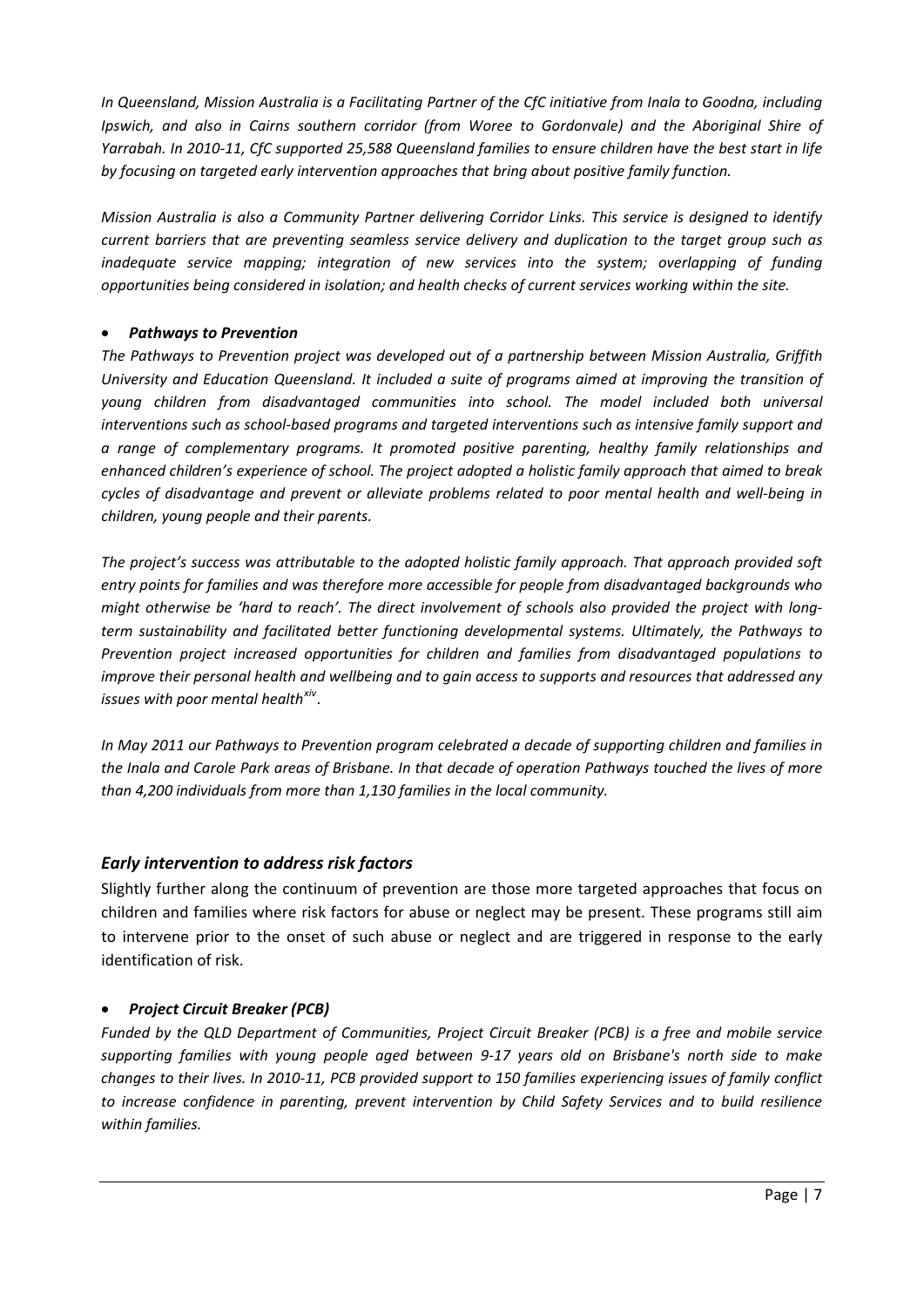*PCB provides a broad range of flexible, tailored and integrated services to enable families to manage differences and develop strategies to prevent any further conflict and ultimately to reduce the need for statutory intervention. Services offered include family support; practical skills development; conflict resolution; negotiation skills; therapeutic group work; referral and linkages with other services; community development and awareness‐raising activities; and advocacy.*

## *Brisbane North Family Support (BNFS)*

*BNFS is a prevention and early intervention program funded by the Queensland Department of Communities.* It provides support and assistance for individuals and families who are experiencing any form of difficulty or *crisis situation. Operating as a mobile service, BNFS provides services to isolated families with complex needs to enhance their family functioning and reduce their involvement in or need for statutory child protection intervention.*

*A range of services to help families, children, parents and significant others maintain a family unit and promote positive relationships is offered. Assistance to families & individuals is offered in the form of practical support, early intervention, referral, parenting support, advocacy and general support for clients between all other services and agencies as required.*

*Client outcomes include enhanced family functioning, improved family connectedness, and greater resilience for families experiencing a range of complex issues including financial hardship, mental illness and family conflict.*

### *Family Support Gateway and Integrated Family Support Services (IFSS) (Tasmania)*

Family Support Gateway and IFSS involves the provision of a holistic, flexible approach that is tailored to the *individual needs of vulnerable children, young people and families. It includes case management, counselling, advocacy and supported referrals to appropriate services. Mission Australia supports at‐risk families through promoting safety, stability, effective interpersonal relationships and enhancing positive parenting strategies.*

Mission Australia clients presenting to Family Support Gateway and IFSS experience a range of issues that are *potential risk factors for childhood abuse and neglect such as financial hardship, social isolation, relationship breakdown, alcohol and other drug misuse, mental health issues, and unstable housing or tenancy issues. Through the provision of a range of integrated prevention and early intervention services, Mission Australia works with families towards addressing these issues and enhancing the protective factors for vulnerable children and their families.* 

## *Early intervention where abuse or neglect has occurred*

While universal and targeted prevention and early intervention approaches will help to substantially reduce the incidence of family violence, abuse and neglect, there will still be occasions of such harm. It is vital that services are able to respond effectively and efficiently in these instances in order to prevent further/future instances of such abuse for that child. They also have a role in reducing the likelihood that the child will go on to repeat the cycle given that an abusive childhood has been documented as the most consistent factor in the histories of those who abuse children $\alpha$ .

#### **Fostering Families**

Mission Australia has recently tendered to deliver the Fostering Families initiative. If we are successful in the *tender we will offer the initiative across three sites: Maryborough, Toowoomba and South Brisbane. These*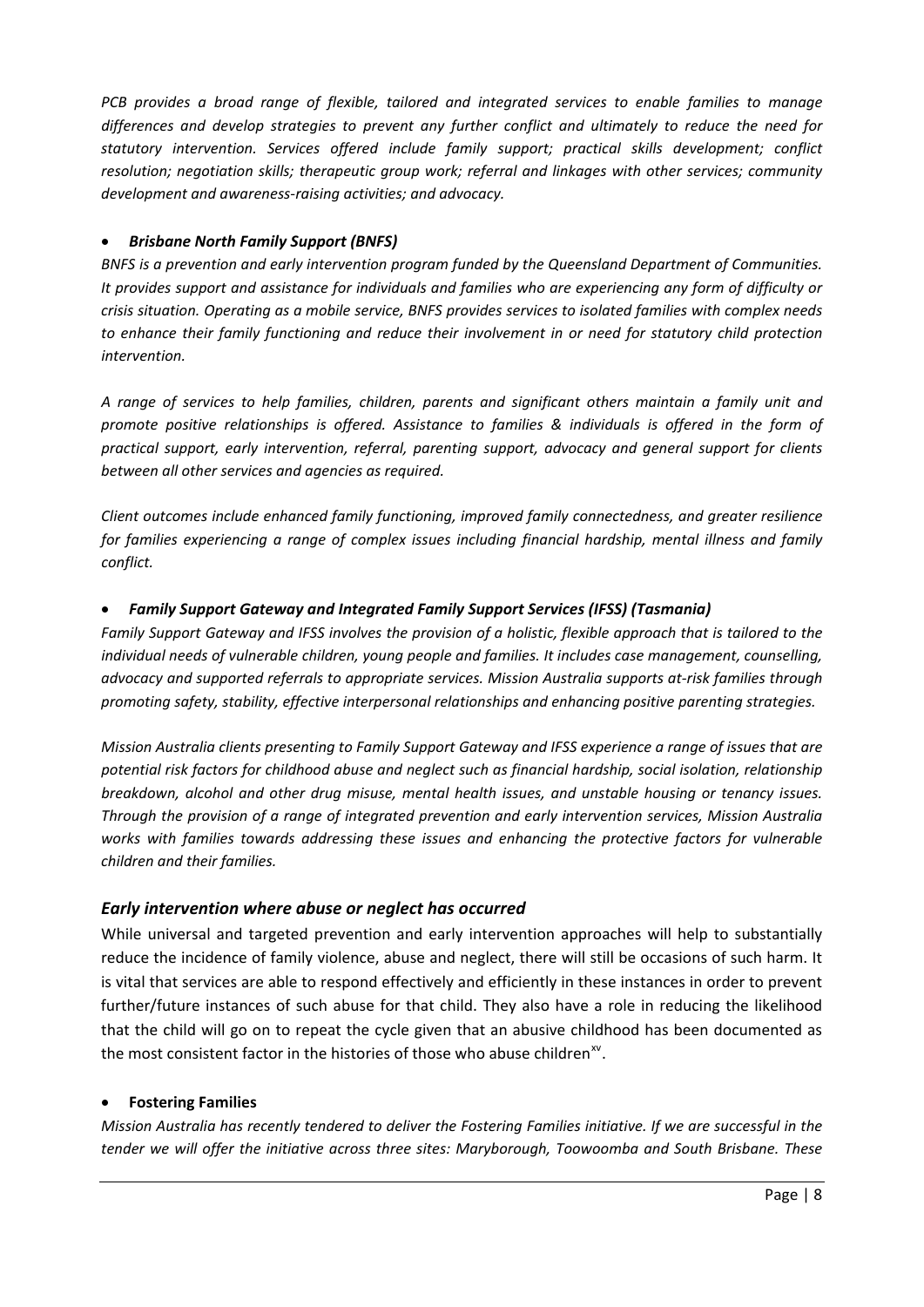three sites were chosen due to the high numbers of children entering out-of-home care and the growing need *for intensive family support services in these locations.*

*The program will provide families with education and practical support to improve their parenting skills and* reduce the number of children entering the out-of-home care system. It represents a new early intervention service that will be part of a two year trial. Intensive in-home and out-of-hours family support services will be offered to vulnerable families where a child protection notification of neglect has been made. It is a way of addressing the gradual impact of neglect on families where a parent may be able to manage the first couple of children but neglect becomes too overt by the birth of the third or fourth child with the result that the *children may be taken into care.*

Specific interventions will include a wide range of practical assistance with the ability to refer on to more *specialised services when needed. Fostering Families will also provide counselling services and referrals to rehabilitation services to assist parents suffering from addiction* 

### **Referral for Active Intervention (RAI)**

*Referral for Active Intervention is funded by the QLD Department of Communities and is offered by Mission Australia in three locations: Inala/Goodna, Ipswich and Caboolture/Deception Bay. The aim of the RAI initiative is to improve the safety and wellbeing of vulnerable children and their families by providing* prevention and early intervention support for children, young people and their families who may be at risk of *entering the child protection system as a result of abuse.*

*As a prevention and early intervention program, the objectives of RAI include reducing (re)notifications to Child Safety Services; supporting the development of a comprehensive prevention and early intervention* service system; and a reduction in the over representation of Aboriginal and Torres Strait Islander children in *the statutory child protection system. RAI works with families through collaborative goal setting and assertive case management. Families receive in‐home support; are assisted to access community supports including health, psychological and welfare services; and are offered a range of specifically developed group activities and general parenting skills development. Professional specialists may also be sourced using* brokerage funding as needed and case-conferencing may be supported to ensure consistent and on-going *support is available.*

In 2010-11, Mission Australia supported over 900 families experiencing a range of issues and complex needs *including child protection needs; health and mental health issues; disability issues; family violence; low parenting skills; housing instability; social isolation; and drug and alcohol issues. A 2010 Queensland* Department of Communities evaluation of RAI showed that 85 per cent of families presented to RAI with at least two of these complex needs and over 30 per cent presenting with 4 - 7 co-occurring complex issues<sup>[xvi](#page-15-15)</sup>.

*The evaluation also showed a reduction in the frequency of contact with the child protection system for families and children in each RAI location. Importantly, families with the highest proportion of presenting risk factors and family functioning challenges were those that demonstrated the greatest improvement or resolution upon exiting the program.*

#### **Intensive Family Based Services (IFBS)**

IFBS is based on a family preservation model called "Homebuilders" that developed in the United States. It now operates in a number of countries including Australia, where it was introduced in NSW in 1994. The *program in Australia was developed initially to operate in areas of disadvantage. In NSW for example the*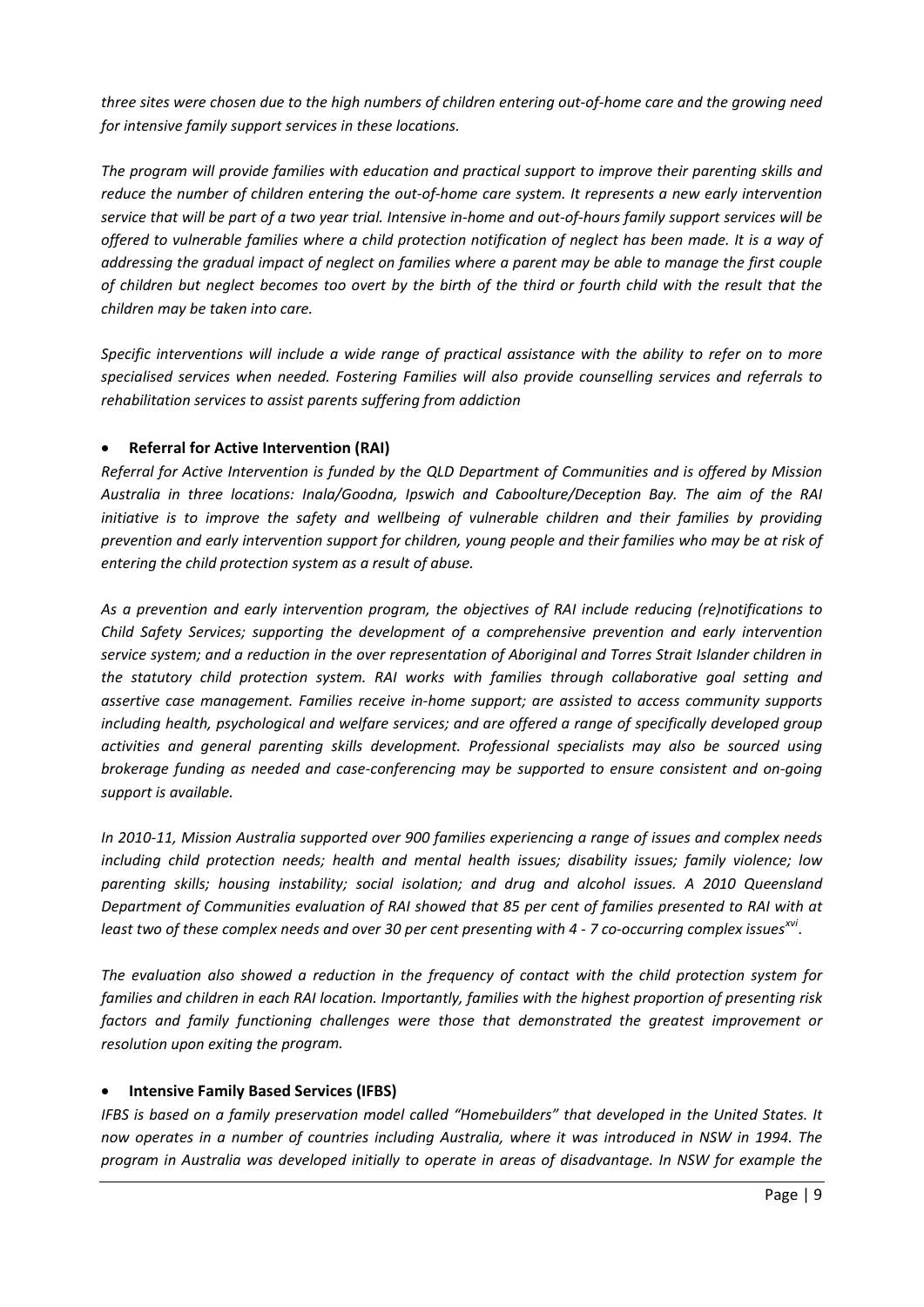*program has since been used as an intensive home based program for Aboriginal families in crisis whose* children are either at risk of entering out-of-home placement due to protective concerns or where children have been placed in out-of-home care and are to be restored with their families. The service works intensively over a short period of time (up to three months) with families and the primary focus of the service is the safety, welfare and wellbeing of the child and/or young person. Families referred to IFBS often have multiple *issues including: financial, relationship issues, housing, domestic violence and drug and alcohol.*

*The program uses a strengths‐based approach to support families working in partnership with the program,* and helps them to identify goals and strategies for the intervention and tailors the process to meet their specific individual needs. A flexible, holistic approach is used with the primary focus being on solutions and *skill development rather than "problems".*

*IFBS caseworkers work with families to improve life skills, parenting capacities, coping abilities and problem solving. Families are also linked up with appropriate community and service supports both during and after* the intervention. IFBS caseworkers work with families for up to 16 hours in home per week and are available to families 24 hours a day, seven days a week to assist in defusing any new crisis that may occur while the *intervention is in process.* 

*The NSW program was evaluated in 2008 at a time when six Aboriginal community organisations were* funded under IFBS. Positive results were found in relation to reduced child protection reports at both 6 and 12 *months post‐intervention and better reunification rates were also observed. Further, the evaluation found that the program benefits outweighed its costs by a ratio of 1:9*[xvii](#page-15-16)*.*

### **Helping Out Families**

The Helping Out Families initiative aims to reduce the demand on child safety services by providing support earlier and more effectively to families in need. This includes the establishment of new services and provision *of additional funding for existing organisations that support children, young people and families. A trial across 3 sites (Gold Coast, Beenleigh and Logan) commenced in 2010 and involved establishing the Family Support Alliance Service to manage referrals from Child Safety Services to Intensive Family Support Services. The Alliance consists of existing government and non‐government agencies, such as domestic and family violence prevention and support services. These agencies will only provide support to families who have consented to the referral from either the Family Support Alliance Service or Intensive Family Support Service.*

*An evaluation of the Helping Out Families initiative has shown:*

- *a reduction in intakes from the trial sites to Child Safety Services;*
- *families accessing the services have had less re‐reporting to Child Safety Services; and*
- *a small number of families have had their cases closed and have reported improved outcomes[xviii](#page-15-17).*

We need to learn more about how to better respond to and assist children who have been subject to abuse and neglect so that we can reduce the short and longer-term impact of their experience. More work is needed on identifying what responses are effective at assisting children to deal with their abusive or neglectful experiences given the catastrophic consequences these experiences can have on the child immediately and over the longer term. Family support appears to be a key feature of some of the initiatives proposed but we need to learn more about what works.

## *Tertiary responses*

In addition to providing out of home care services, Mission Australia works with many people who have experience of out of home care including young people who have left out of home care and are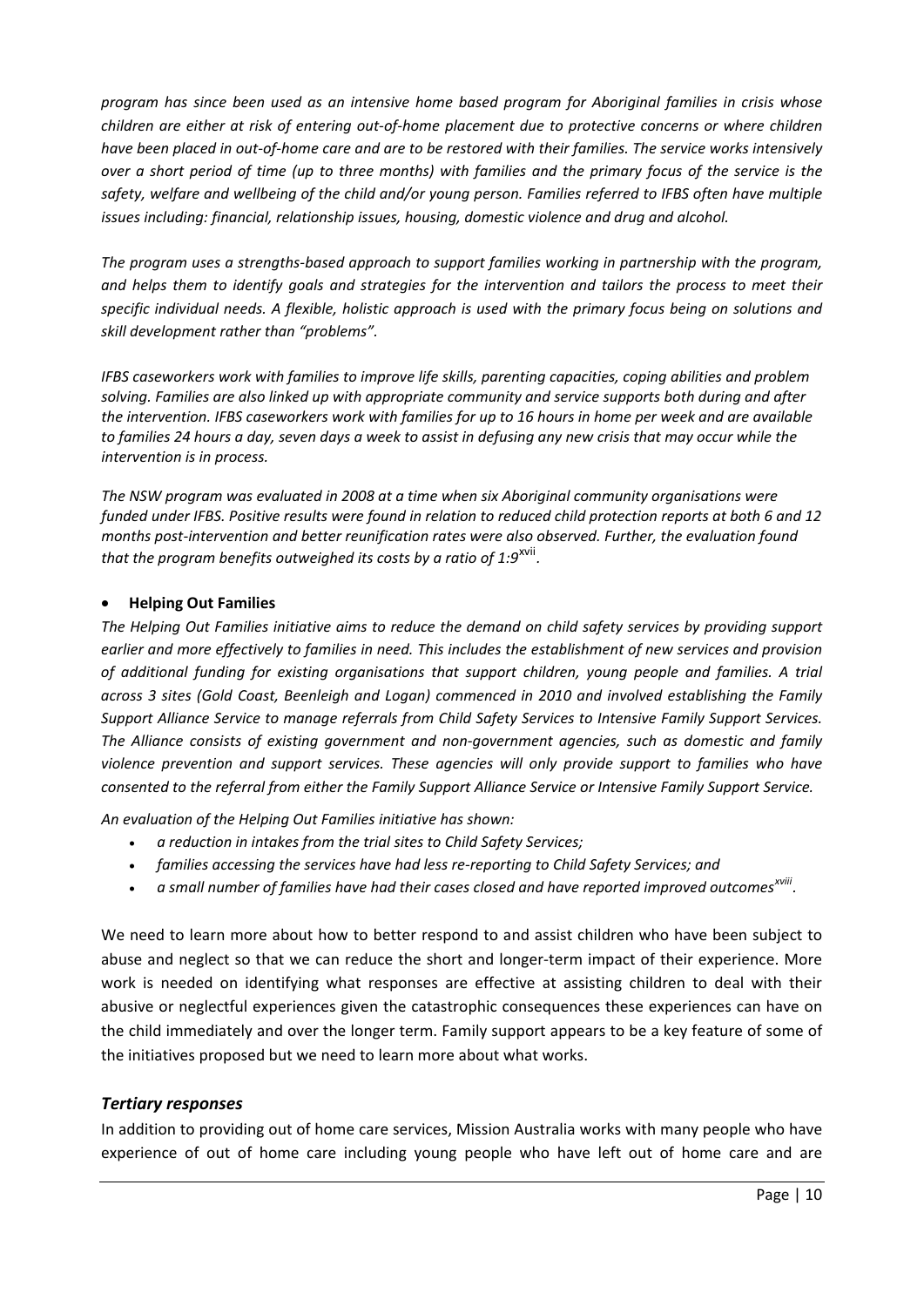accessing our homelessness services. We also offer a number of programs for grandparents who are raising their grandchildren – sometimes as a result of the child being removed from their biological parents due to neglect or abuse issues. We have also recently established a safe house aimed to keep children and young people connected to their community. Our direct experience in providing out of home care is outlined below.

#### **Out of Community Care program**

*The Out of Community Care program is a residential care service in the Far North Queensland Region* assisting referred children, young males and young females aged 12-17 years from the Department of Child Safety who have complex to extreme support needs. Priority is given to Aboriginal and Torres Strait Islander young people from the Cape York region. During their approximate six month stay in the residential service *young people are provided with stable accommodation and are assisted through case management to address their needs in the areas of physical, mental and emotional development. The care and case work* provided is based on the Child Safety Case Plans. All residents have experienced a level of trauma which may *have included physical, emotional and sexual abuse so also have access to specialist counselling services* while with the program. The residential program is therapeutic in intent and staff are required to operate in *culturally appropriate ways with understanding of trauma and attachment related behaviours.* 

### **Mornington Island Safe house**

*The safe house provides safety for children and young people whilst supporting them to remain in their community. This model works within the child safety system to provide pathways to safety, healthy development, connectedness, participation and achievement for the children and young people within our* care. Children who have been unable to visit their family and friends will now be able to reconnect in a safe and welcoming environment. It will also allow more children who are under the protection of the Department *of Child Safety to stay on Mornington Island while in care.*

(An overview of the related services to address family violence on Mornington Island is provided at Appendix *1).*

### **Recommendation**:

Mission Australia would like greater investment in prevention and early intervention as a way to reduce the incidence of child abuse and neglect, reduce the personal cost associated with the longer-term impact of such neglect and abuse on affected individuals, and also to reduce the financial cost to the community.

## **Responses required into the future**

Given that families with multiple and complex problems now constitute the majority client group for contemporary child protection services, a key challenge for the service system is to respond holistically to the often inter-related adult problems of alcohol and substance misuse, mental health issues, family violence and homelessness<sup>[xix](#page-15-18)</sup>. While individually, these factors represent a significant risk to children, they rarely occur in isolation and the cumulative harm has a "profound and exponential impact on children, and diminishes their sense of safety and wellbeing.<sup>[xx](#page-15-19)</sup>"

Addressing the multiple and complex needs within families is also a challenge due to a lack of routinely available data that provides an accurate picture of the co-occurrence of multiple issues and how these intersect with families in contact with the child protection system. For example, there is a lack of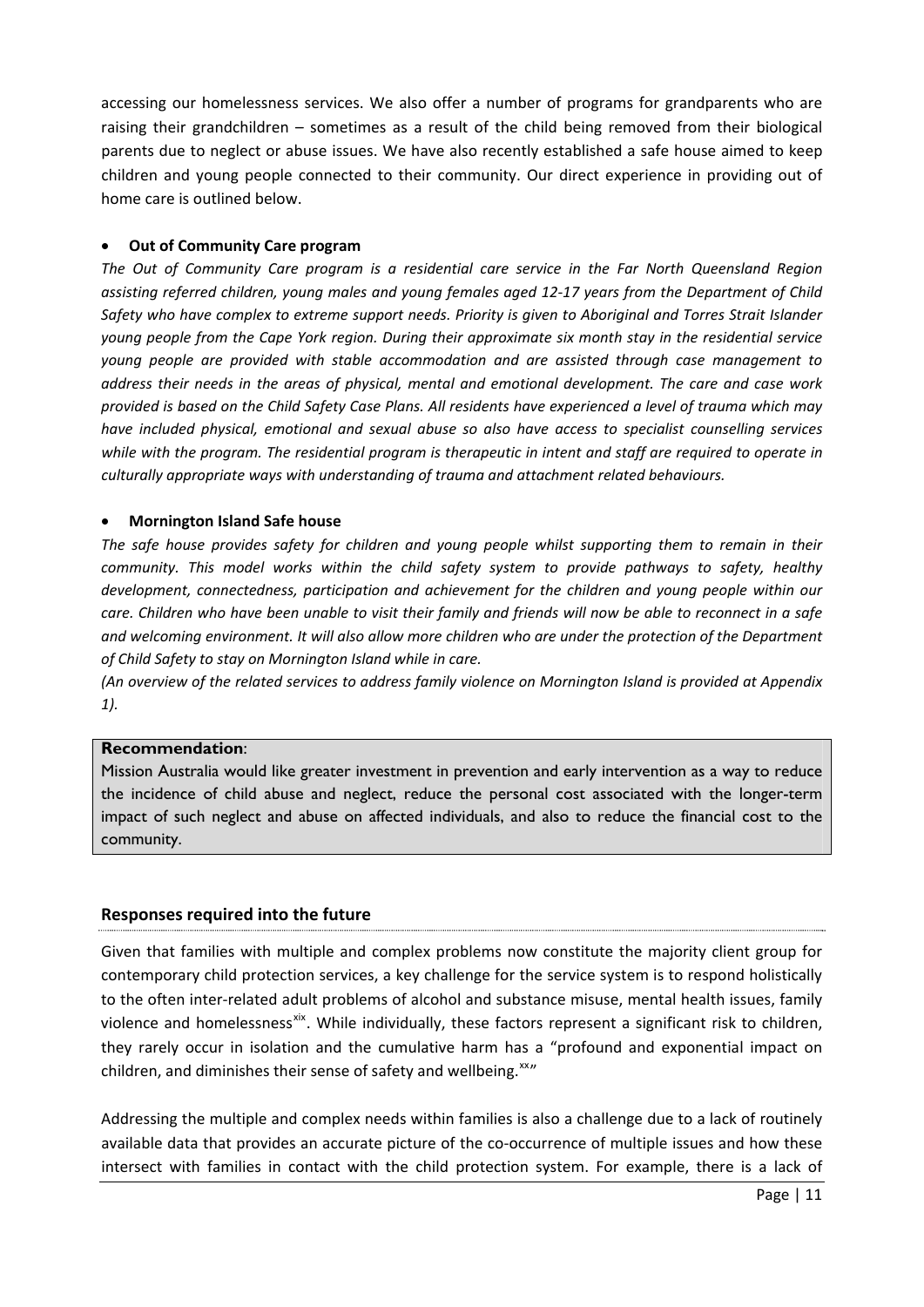published data that indicates the degree to which children in contact with homelessness services are also in contact with child protection services. The prevalence of multiple contributing factors for homeless children and infants such as experience of domestic violence (65%), parental financial problems (89%), parental imprisonment (17%) and experience of neglect (77%) does however indicate the increased likelihood of their contact with child protection services $^{xxi}$  $^{xxi}$  $^{xxi}$ .

Homelessness services, drug and alcohol services, family violence support services, mental health services, the justice system and the child protection system are potentially responding to the same families with multiple and complex needs. To enhance prevention and early intervention within a highly collaborative framework, there is a need for increased investment in building the capacity of adult‐focused services to be child‐sensitive, for adult clients to be seen as parents and "to shift the orientation of a child‐focused workforce towards the parent‐child relationship being the primary unit of attention<sup>[xxii](#page-15-21)</sup>".

The transition from care to independence is an opportunity for greater collaboration between service sectors to ensure that young people begin their independent adult lives with an integrated system of supports<sup>[xxiii](#page-15-22)</sup>. Mission Australia homelessness services, youth support services and employment services are working with young people who are dealing with the challenges of out-of-home care and the implications of this transition experience. We have taken such action as we are concerned about the intersection between out of home care and the juvenile justice system that can occur at this point.

It is also important that a collaborative and holistic response for families with multiple and complex needs exist within a whole‐of‐government framework that facilitates integration across service systems through joint or pooled multi-agency funding<sup>[xxiv](#page-15-23)</sup>. While there is broad consensus that strong collaborations across health, housing, employment, justice, education and family support sectors will contribute to the most efficient and cost-effective prevention and early intervention strategies, there is a need for greater research into how an effective level of collaboration can be achieved<sup>[xxv](#page-15-24)</sup>.

The National Framework provides an opportunity to engage in strategic collaboration across sectors and service systems (2012-15)<sup>[xxvi](#page-15-25)</sup>. The capacity of state and territory governments to align service initiatives and policy frameworks in housing and homelessness, drug and alcohol support, family violence support and health services with the National Framework priorities and objectives will be integral to achieving greater and more meaningful collaboration and integration. In addition to integrated and collaborative responses there is also a need to look at the elements of successful interventions.

In our view, there are a number of factors that contribute to the success of interventions that are aimed at improving the well‐being of children and young people, including those who are at risk of or who have experienced family violence, neglect and/or abuse. Common characteristics associated with successful interventions include:

## *Holistic approaches*

The development and delivery of services and programs need to integrate approaches that take into consideration the multiple areas of need and the interdependent relationships that exist between the different challenges that disadvantaged people face. Taking a holist approach to helping people break, or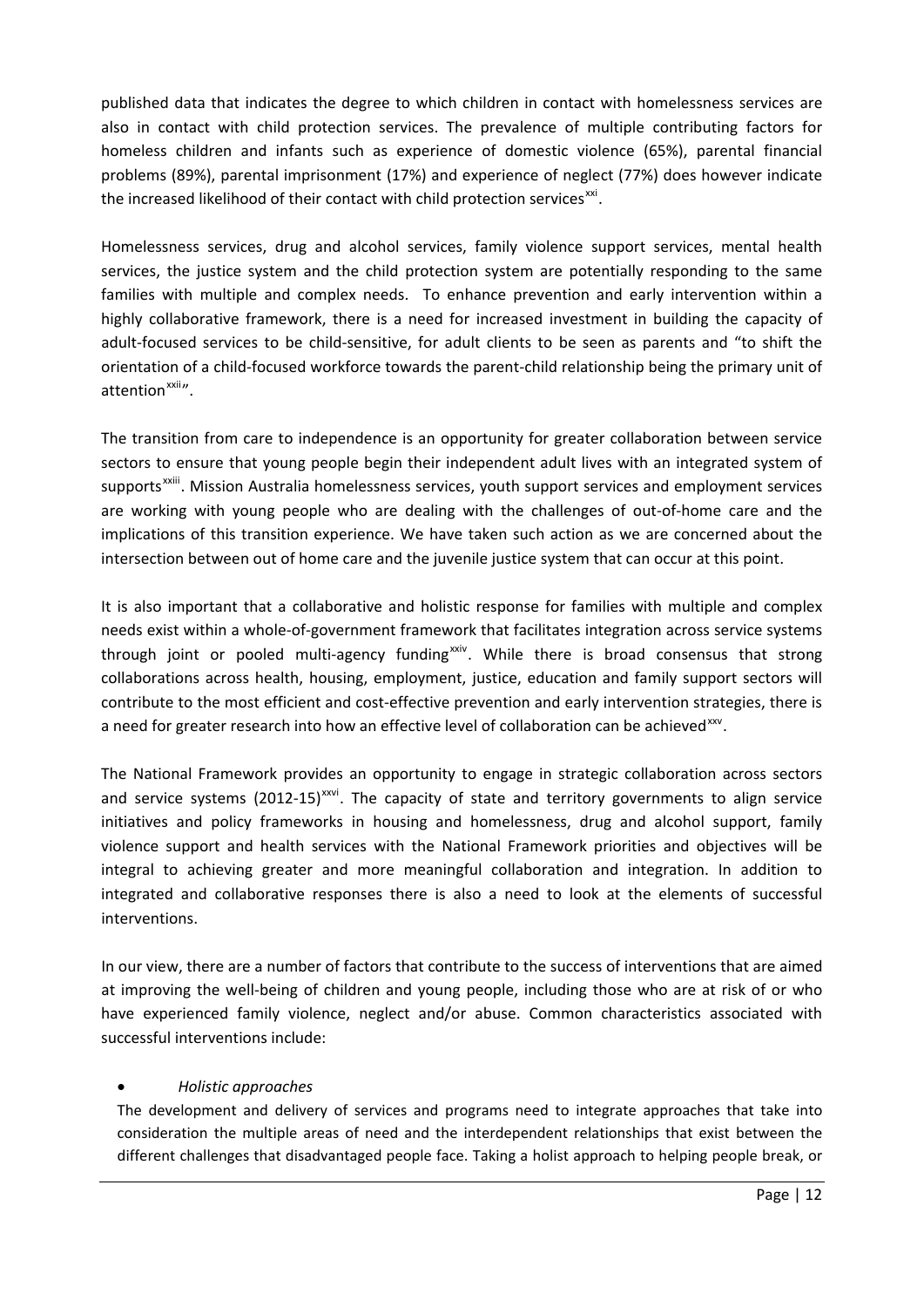avoid cycles, of disadvantage ensures services and programs extend beyond any apparent 'presenting' issue/s and facilitate a continuity of care and incremental change.

## *Empowerment and choice*

Services need to be flexible and adaptable to individual circumstances and needs. While young children in particular may not be in a position to determine their own goals and priorities, there is room for older children to contribute to individual program development. Parents, families and care-givers however, can be provided the opportunities and guidance to be proactive in determining the priorities and goals for their children.

## *Soft entry points*

Co-locating services provides multiple avenues for entry into services and programs. It is important to have a range of activities available that allow individuals to engage in structured and meaningful activities at their own pace while also progressively building their confidence and skills.

## *Service workers*

The role and capacity of the service workers are pivotal to successful interventions. Appropriate workforce development and ongoing workforce support are therefore integral to the development and ongoing capacity of models of support that provide a continuity of care in a trustworthy, stable and professional environment.

## *Long‐term focus*

Reversing the impact of entrenched disadvantage and achieving strong and sustainable outcomes related to well-being and mental health require an intensive, long-term approach. Services and programs that remain in operation and are available to clients over long timeframes facilitate sustained outcomes. Longevity also enables programs and services to learn, evolve and grow to better meet community and client needs.

## *Place‐based*

Clearly, services and programs that are located and embedded in local neighbourhoods are better able to meet the needs of the community. Geographically accessible services and programs are pivotal to enabling participation but also enable the service workers to focus on issues relevant to the specific local community groups – whether that be consideration of diverse languages, backgrounds or cultures or varying social and economic circumstances. Place‐based services and programs are more flexible and less constrained by the bureaucratic processes. Finally, establishing services and programs within local communities raises awareness and encourages opportunities for the broader community, including local businesses and individuals and families who may not be socially or economically disadvantaged, to become involved.

## *Collaborations*

Many of Mission Australia's programs and services involve collaborations with philanthropic funders and a range of other agencies and individuals. These collaborations provide the advantage of additional expertise, knowledge and resources while also creating, in some instances, economies of scale and encouraging broader social change.

## **Recommendation**:

Mission Australia recommends that workforce development is required to ensure that the workforce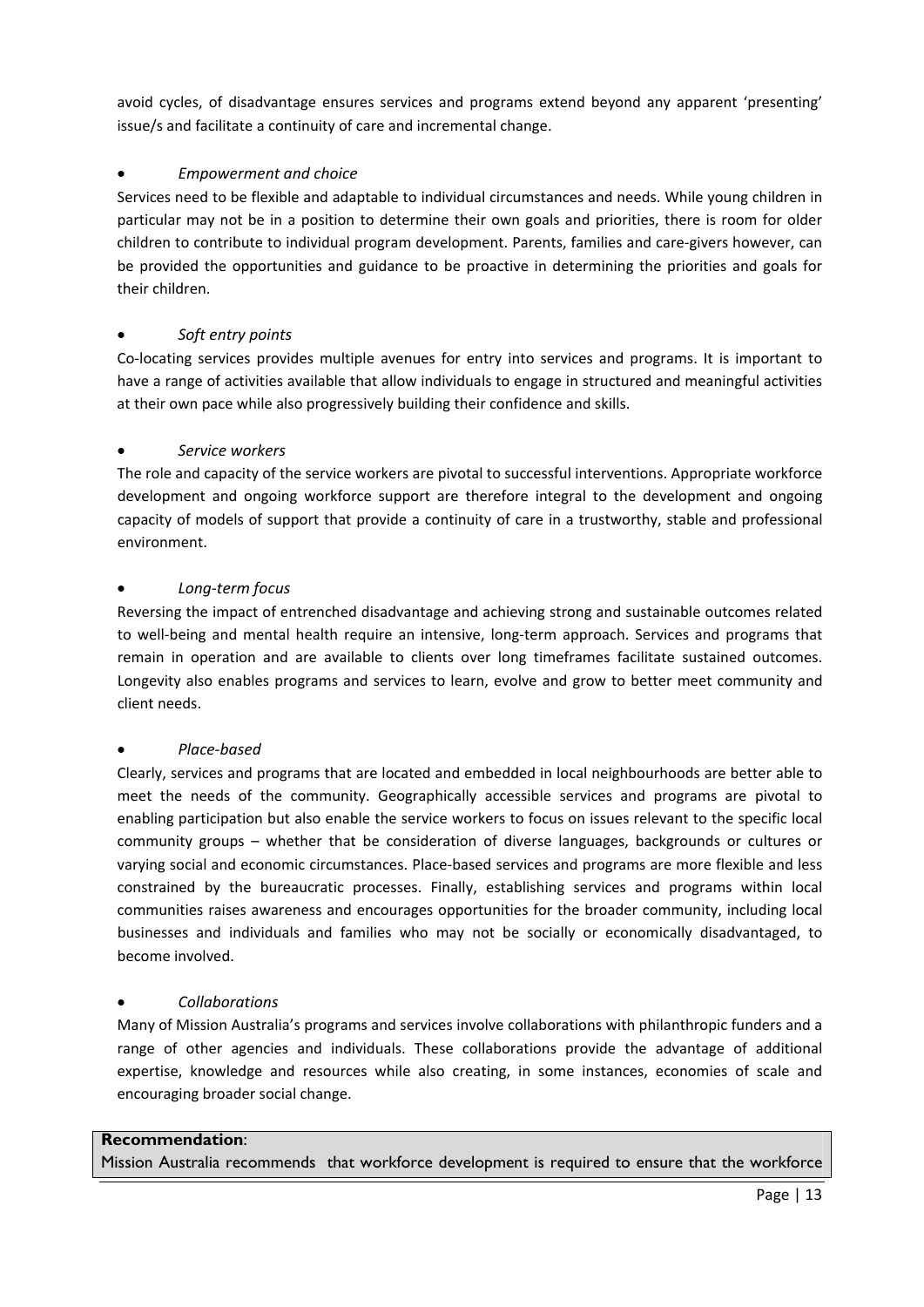providing service responses across the child protection spectrum is adequately equipped to deal with the multiple and complex needs of the individuals and families with whom they come into contact.

Further greater integration and collaboration is required between justice, health, community services, legal, child protection and other related services given these agencies often share a common client group.

## **In summary**

A genuine shift in how we meet the protection needs of children and young people will not be realised without substantial and long-term investment in prevention and early intervention. Effective collaboration and integration across and between sectors and service systems that embeds the concept of proportionate universality will contribute to the creation of a strong universal system of supports that makes the most effective use of limited resources. The critical role of quality early childhood education and care for vulnerable and at‐risk children as an effective prevention and early intervention strategy cannot be underestimated.

Only when we reduce the incidence of abuse and neglect through the adoption of the suggestions outlined can we truly improve the long term outcomes for many children and young people. In the meantime it is vital that we continue to provide support that is well-resourced and based on evidence as to what works for those children and young people who have experienced child abuse and neglect. More work is needed as to how best to respond to, address and mitigate the immediate and longer term impacts of abuse and neglect, particularly if we are to prevent future generations from perpetuating the cycle of abuse and neglect.

In our view a fundamental policy shift is required to ensure that approaches are focused on child protection *before the fact* rather than child protection *after the fact*. With an assorted toolkit of prevention and early intervention responses, plus better informed, tailored and collaborative responses we consider the Queensland Government will be well placed to reduce the incidence and impact of child abuse and neglect in the state.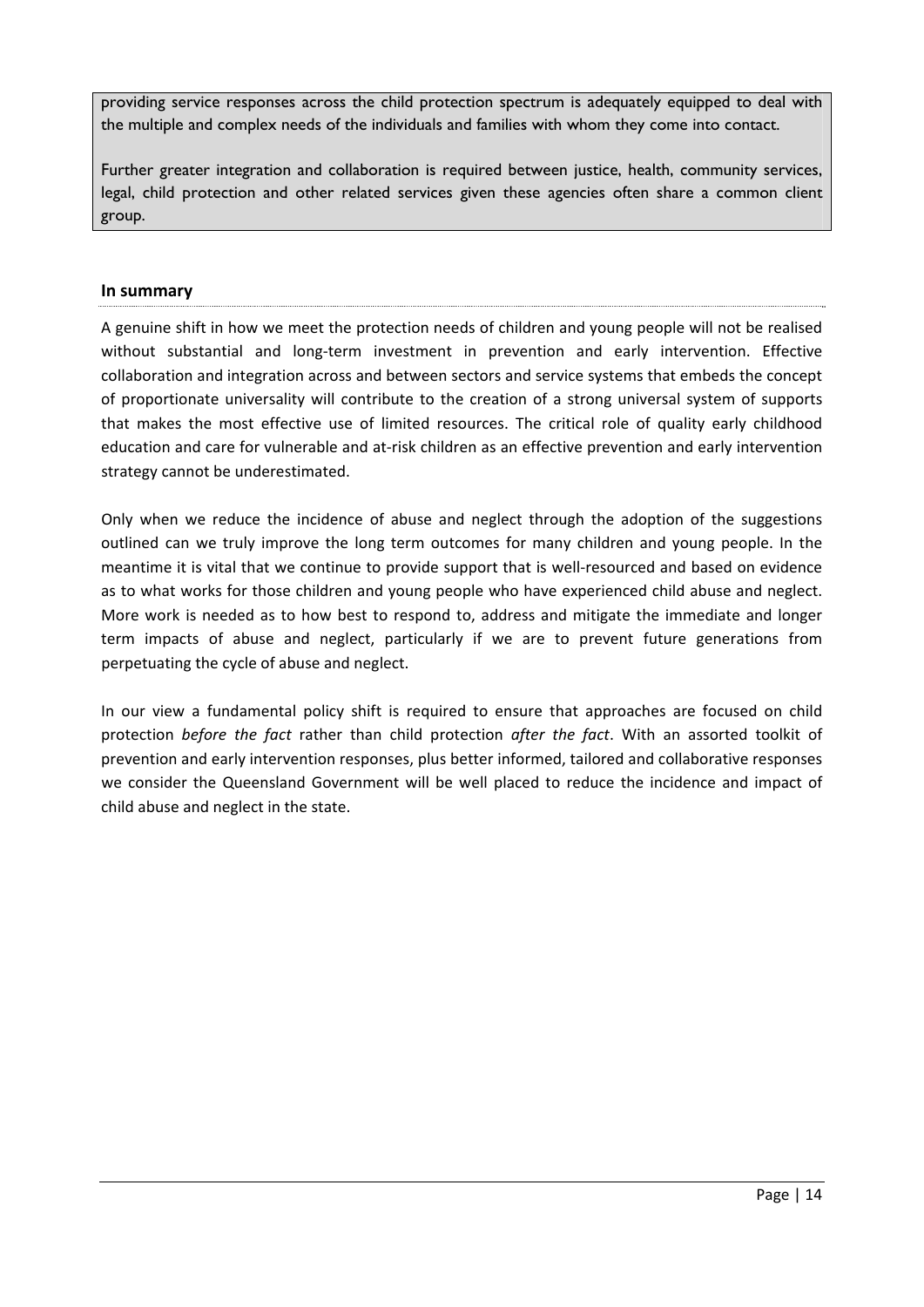### **Appendix 1: Additional Mornington Island Services to support the Safe House**

### *The Women's Shelter*

The shelter provides emergency accommodation and a place of safety for women and children affected by domestic violence. The service will: help women to plan for their own safety; partner with health services to support women through pre and post natal care - acting as both an early intervention program and crisis response; provide safe and sustainable housing options for women who access it – including a return to the family home for those women who wish to do so or working with housing providers to source appropriate housing options where returning home is not an option.

### *Safe Haven*

This element has been designed to be responsive to community needs; provide soft entry/engagement strategies to encourage people to access the service; and fill any service gaps in the continuum of care in the community. The long term plan for the safe haven is that it will build relationships with the community and build on the strengths of that community – it will then be delivered across the community and be available to all members of the community. At the outset the safe haven has focused on family support and counselling given the importance of this service element.